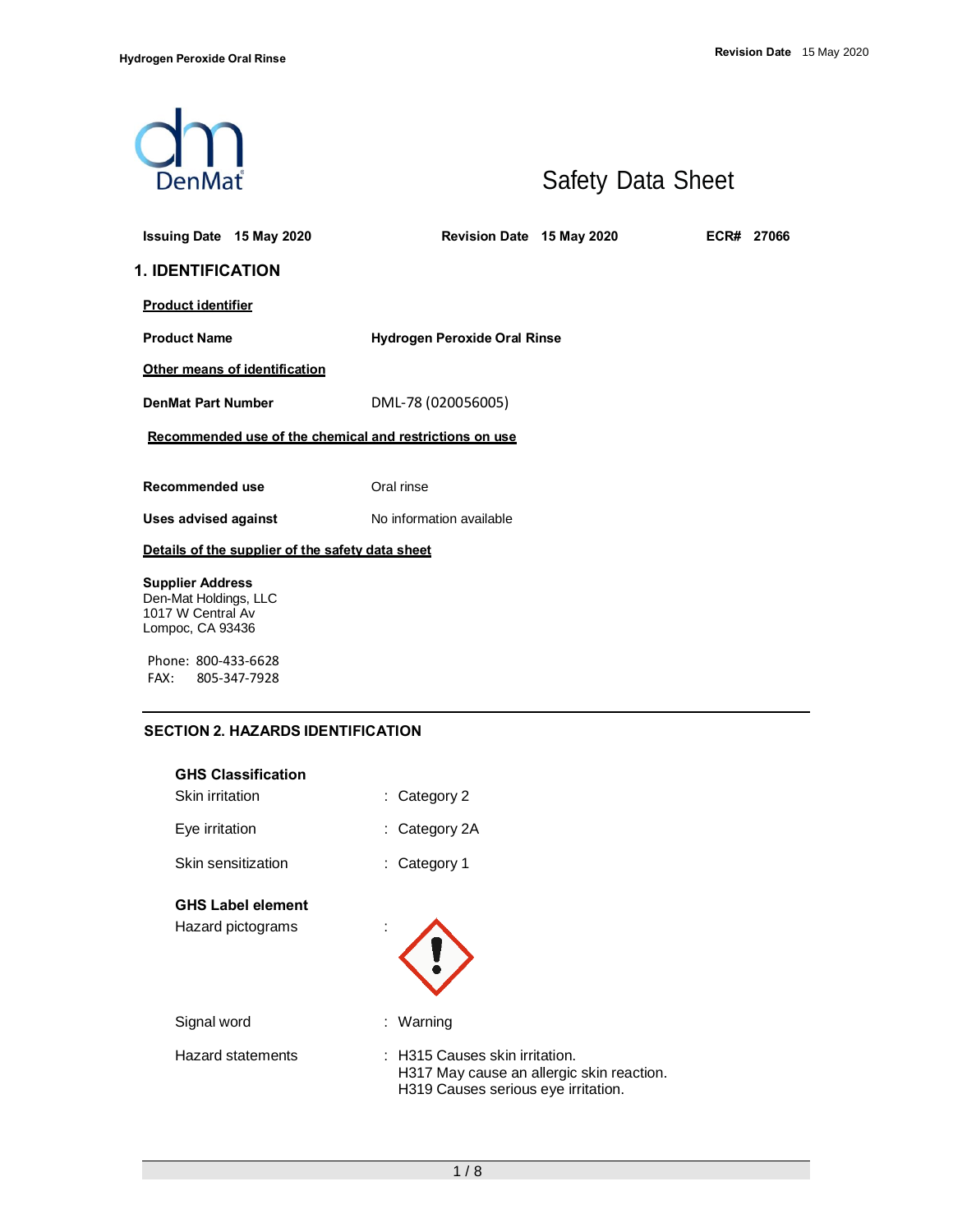| Precautionary statements | $\therefore$ Prevention:<br>P261 Avoid breathing dust/fume/gas/mist/vapors/spray.<br>P264 Wash skin thoroughly after handling.<br>P272 Contaminated work clothing should not be allowed out<br>of the workplace.<br>P280 Wear protective gloves/ eye protection/ face protection.<br>Response:<br>P302 + P352 IF ON SKIN: Wash with plenty of soap and<br>water. P305 + P351 + P338 IF IN EYES: Rinse cautiously with<br>water<br>for several minutes. Remove contact lenses, if present and<br>easy to do. Continue rinsing.<br>P333 + P313 If skin irritation or rash occurs: Get medical advice/<br>attention.<br>P337 + P313 If eye irritation persists: Get medical advice/<br>attention.<br>P362 Take off contaminated clothing and wash before reuse.<br>Disposal: |
|--------------------------|---------------------------------------------------------------------------------------------------------------------------------------------------------------------------------------------------------------------------------------------------------------------------------------------------------------------------------------------------------------------------------------------------------------------------------------------------------------------------------------------------------------------------------------------------------------------------------------------------------------------------------------------------------------------------------------------------------------------------------------------------------------------------|
|                          | P501 Dispose of contents/container to an approved waste<br>disposal plant.                                                                                                                                                                                                                                                                                                                                                                                                                                                                                                                                                                                                                                                                                                |

#### **Other hazards**

None known.

# **SECTION 3. COMPOSITION/INFORMATION ON ACTIVE INGREDIENTS**

#### **Hazardous components**

| Chemical Name            | CAS-No.  | Concentration (% w/w) |
|--------------------------|----------|-----------------------|
| <b>HYDROGEN PEROXIDE</b> | 7722-84- | $=$                   |

## **SECTION 4. FIRST AID MEASURES**

| General advice                                                    |    | : No hazards which require special first aid measures.                                                                                                             |
|-------------------------------------------------------------------|----|--------------------------------------------------------------------------------------------------------------------------------------------------------------------|
| If inhaled                                                        |    | : Move to fresh air in case of accidental inhalation of dust<br>or fumes from overheating or combustion. If symptoms<br>persist, call a physician.                 |
| In case of skin contact                                           |    | : Take off contaminated clothing and shoes immediately.<br>Wash off with soap and plenty of water.                                                                 |
| In case of eye contact                                            |    | : Flush eyes with water as a precaution.<br>Remove contact lenses.<br>Protect unharmed eye.<br>Keep eye wide open while rinsing.                                   |
| If swallowed                                                      | ÷. | Clean mouth with water and drink afterwards plenty of<br>water. Do not give milk or alcoholic beverages.<br>Never give anything by mouth to an unconscious person. |
| Most important<br>symptoms and effects,<br>both acute and delayed |    | Causes skin irritation.<br>May cause an allergic skin reaction.<br>Causes serious eye damage                                                                       |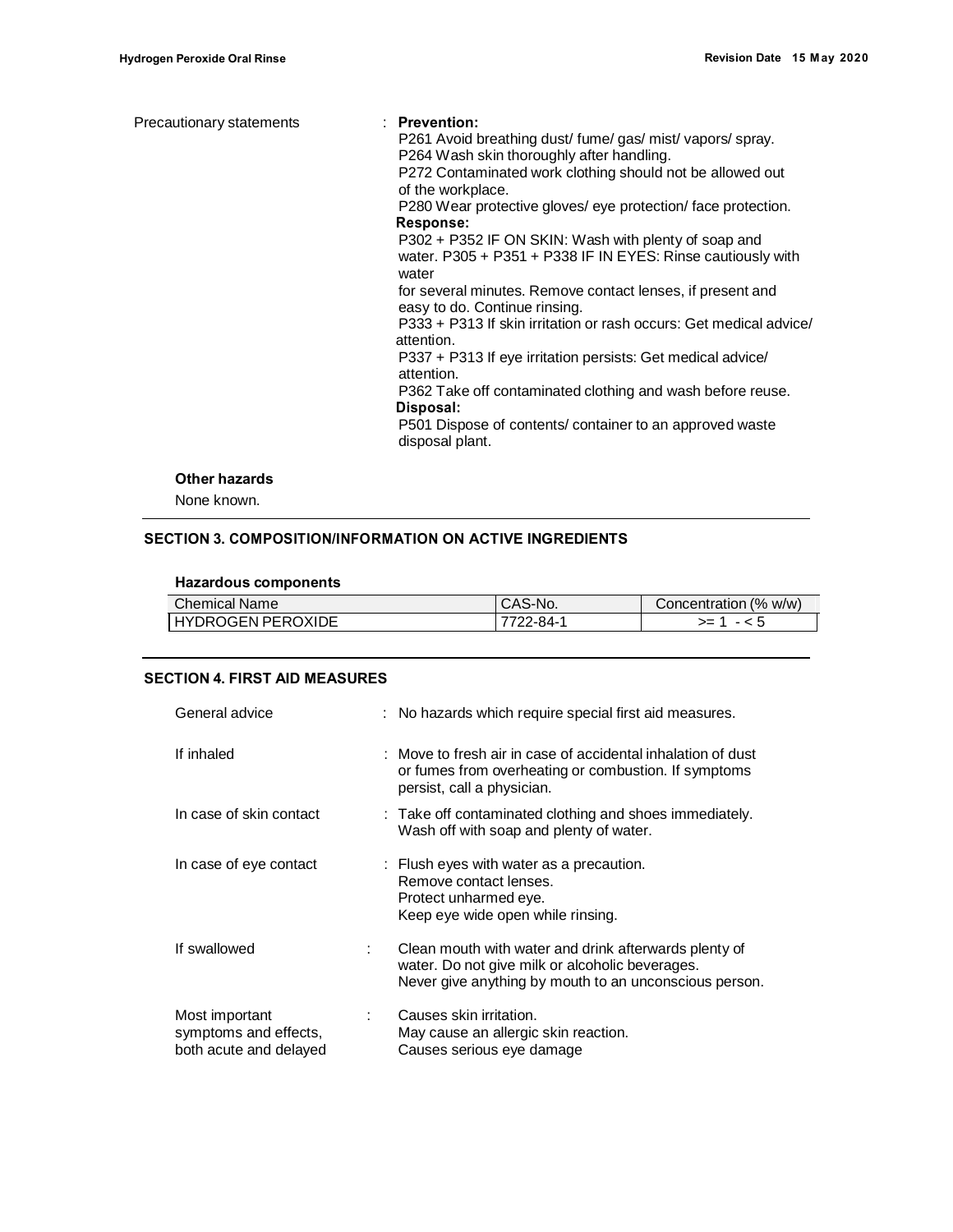## **SECTION 5. FIREFIGHTING MEASURES**

| Suitable extinguishing media                     | : Use extinguishing measures that are appropriate to local<br>circumstances and the surrounding environment. |
|--------------------------------------------------|--------------------------------------------------------------------------------------------------------------|
| Hazardous combustion prod-<br>ucts               | : No hazardous combustion products are known                                                                 |
| Further information                              | : Standard procedure for chemical fires.                                                                     |
| Special protective equipment<br>for firefighters | : In the event of fire, wear self-contained breathing apparatus.                                             |

# **SECTION 6. ACCIDENTAL RELEASE MEASURES**

| Environmental precautions   | : No special environmental precautions required.        |
|-----------------------------|---------------------------------------------------------|
| Methods and materials for   | : Wipe up with absorbent material (e.g. cloth, fleece). |
| containment and cleaning up | Keep in suitable, closed containers for disposal.       |

## **SECTION 7. HANDLING AND STORAGE**

| Advice on protection against<br>fire and explosion | : Normal measures for preventive fire protection.                                |
|----------------------------------------------------|----------------------------------------------------------------------------------|
| Advice on safe handling                            | : For personal protection see section 8.<br>No special handling advice required. |
| Conditions for safe storage                        | : Keep container tightly closed in a dry and well-ventilated<br>place.           |
| Materials to avoid                                 | No special restrictions on storage with other products.                          |

# **SECTION 8. EXPOSURE CONTROLS/PERSONALPROTECTION**

# **Components with workplace control parameters**

| Components               | CAS-No.   | Value type | Control parame-    | Basis     |
|--------------------------|-----------|------------|--------------------|-----------|
|                          |           | (Form of   | ters / Permissible |           |
|                          |           | exposure)  | concentration      |           |
| <b>HYDROGEN PEROXIDE</b> | 7722-84-1 | TWA        | l ppm              | NIOSH REL |
|                          |           |            | $1.4 \text{ mg/m}$ |           |

# **Personal protective equipment**

| Respiratory protection | : No personal respiratory protective equipment normally re-<br>quired. |
|------------------------|------------------------------------------------------------------------|
| Hand protection        |                                                                        |
| Remarks                | : For prolonged or repeated contact use protective gloves.             |
| Eye protection         | : Safety glasses                                                       |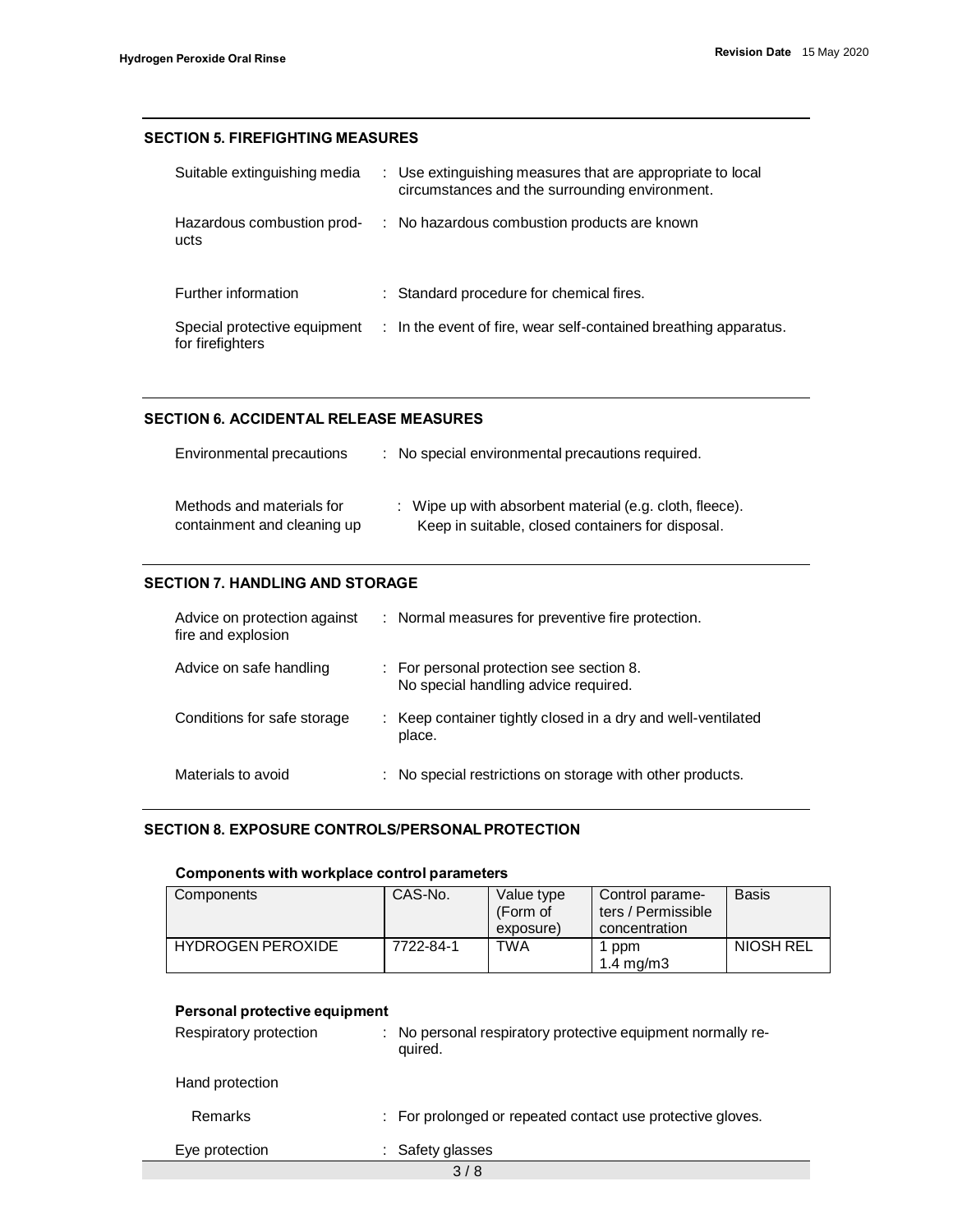| Skin and body protection                                | : Protective suit                                                      |
|---------------------------------------------------------|------------------------------------------------------------------------|
| Hygiene measures                                        | : General industrial hygiene practice.                                 |
| Personal protective equipment<br>Respiratory protection | : No personal respiratory protective equipment normally re-<br>quired. |
| Hand protection                                         |                                                                        |
| Remarks                                                 | : For prolonged or repeated contact use protective gloves.             |
| Eye protection                                          | : Safety glasses                                                       |
| Skin and body protection                                | : Protective suit                                                      |
| Hygiene measures                                        | : General industrial hygiene practice.                                 |
|                                                         |                                                                        |

## **SECTION 9. PHYSICAL AND CHEMICAL PROPERTIES**

| Appearance  | $:$ liquid  |
|-------------|-------------|
| Colour      | $:$ white   |
| рH          | : 6         |
| Flash point | : $>200$ °F |

#### **SECTION 10. STABILITY AND REACTIVITY**

| Reactivity                            | : Stable under recommended storage conditions.        |
|---------------------------------------|-------------------------------------------------------|
| Chemical stability                    | : No decomposition if stored and applied as directed. |
| Possibility of hazardous<br>reactions | : No hazards to be specially mentioned.               |
| Conditions to avoid                   | $\therefore$ No data available                        |

## **SECTION 11. TOXICOLOGICAL INFORMATION**

# **Acute toxicity**

Not classified based on available information.

**Product:**

| Acute oral toxicity | : Acute toxicity estimate: 3,888 mg/kg |  |  |  |  |
|---------------------|----------------------------------------|--|--|--|--|
|                     | Method: Calculation method             |  |  |  |  |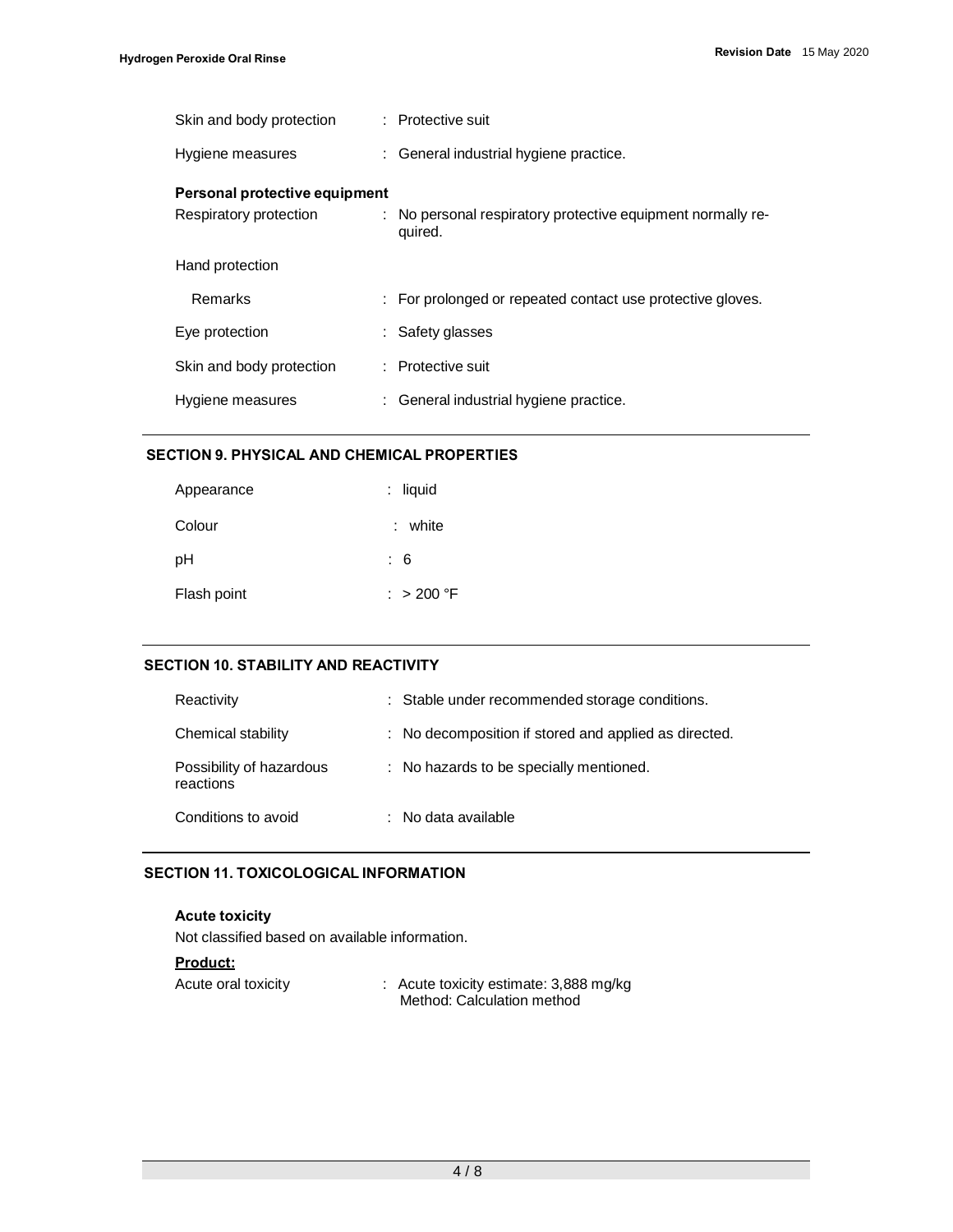| Acute inhalation toxicity                        | : Remarks: Due to its form and the intended use, this product<br>does not present an inhalation hazard. |
|--------------------------------------------------|---------------------------------------------------------------------------------------------------------|
| Acute dermal toxicity                            | : Acute toxicity estimate: 2,872 mg/kg<br>Method: Calculation method                                    |
| <b>HYDROGEN PEROXIDE:</b><br>Acute oral toxicity | : LD50 (Rat): 1,026 mg/kg<br>Method: OECD Test Guideline 401                                            |
| Acute dermal toxicity                            | : LD50 (Rabbit): $> 2,000$ mg/kg<br>Method: OECD Test Guideline 402                                     |

#### **Product:**

Remarks: According to the classification criteria of the European Union, the product is not considered as being a skin irritant.

#### **Components: HYDROGEN PEROXIDE:**

Result: Corrosive after 3 minutes or less of exposure

## **Product:**

Remarks: According to the classification criteria of the European Union, the product is not considered as being an eye irritant.

#### **HYDROGEN PEROXIDE:**

Result: Irreversible effects on the eye

#### **Respiratory or skin sensitization**

Skin sensitization: May cause an allergic skin reaction. Respiratory sensitization: Not classified based on available information.

## **Germ cell mutagenicity**

Not classified based on available information.

#### **Carcinogenicity**

Not classified based on available information.

| <b>IARC</b> | No component of this product present at levels greater than or<br>equal to 0.1% is identified as probable, possible or confirmed<br>human carcinogen by IARC. |
|-------------|---------------------------------------------------------------------------------------------------------------------------------------------------------------|
| <b>OSHA</b> | No component of this product present at levels greater than or<br>equal to 0.1% is identified as a carcinogen or potential carcino-<br>gen by OSHA.           |
| <b>NTP</b>  | No component of this product present at levels greater than or<br>equal to 0.1% is identified as a known or anticipated carcinogen<br>by NTP.                 |

#### **Reproductive toxicity**

Not classified based on available information.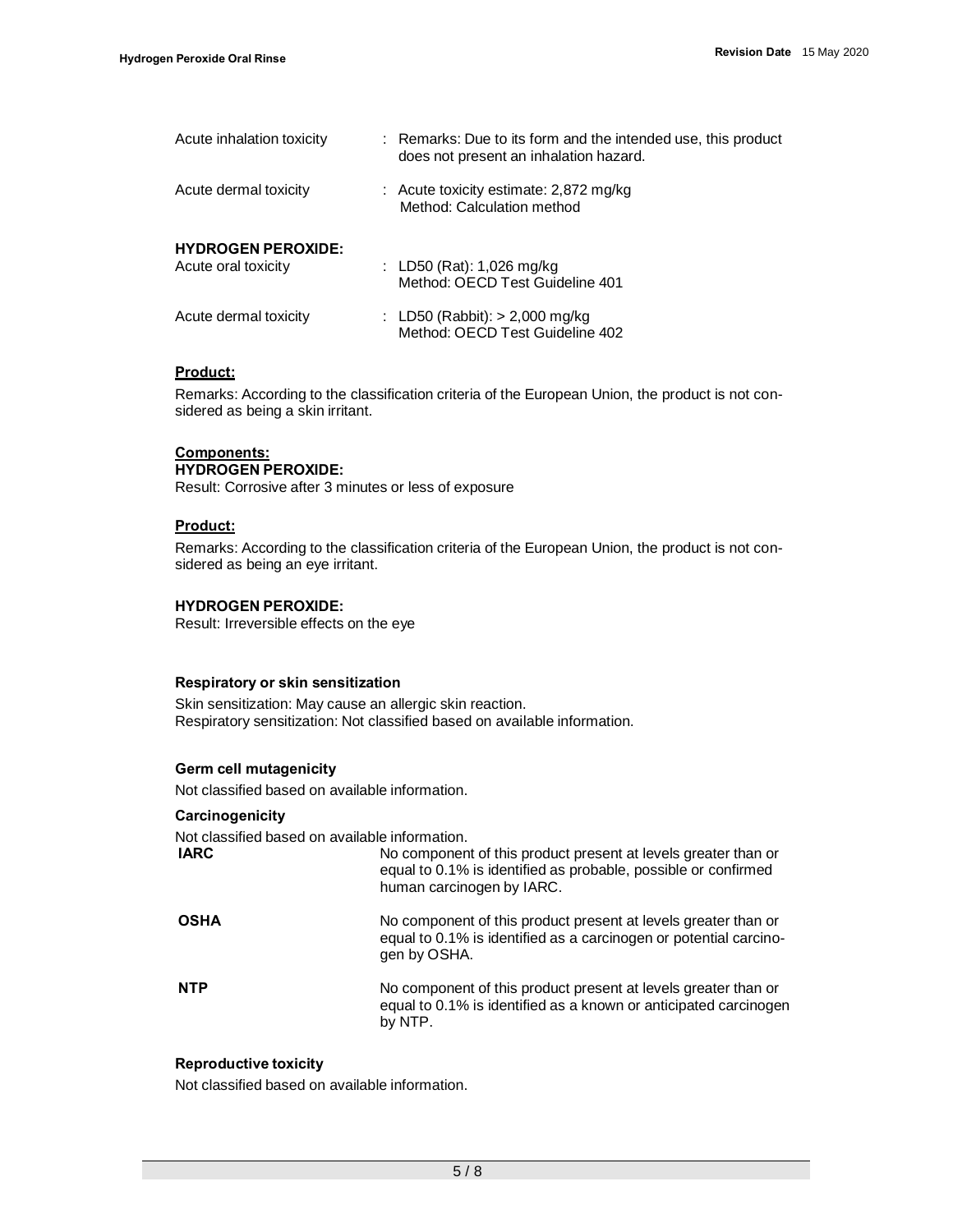#### **STOT - single exposure**

Not classified based on available information.

#### **STOT - repeated exposure**

Not classified based on available information.

#### **Aspiration toxicity**

Not classified based on available information.

#### **Further information**

#### **Product:**

Remarks: This product has not been tested as a whole. T his review has taken into consideration available safety-related information including information on individual ingredients, similar formulas and potential ingredient interactions. This review is a component of the hazard determination used to prepare the statements in Section 3 of the SDS.

## **SECTION 12. ECOLOGICAL INFORMATION**

The product has not been tested as a whole for environmental toxicity. However, this evaluation is based on available information on individual ingredients, interactions of ingredients, and similar ingredients. Biodegradability claims are supported by data on ingredients. i.e., This product is biodegradable).

#### **SECTION 13. DISPOSAL CONSIDERATIONS**

| <b>Disposal methods</b> |                                                                                                                                  |
|-------------------------|----------------------------------------------------------------------------------------------------------------------------------|
| Waste from residues     | : Offer surplus and non-recyclable solutions to a licensed<br>disposal company.                                                  |
| Contaminated packaging  | : Empty remaining contents.<br>Empty containers should be taken to an approved waste<br>handling site for recycling or disposal. |

## **SECTION 14. TRANSPORT INFORMATION**

| DOT | Not regulated. |
|-----|----------------|
|-----|----------------|

- **TDG :** Not regulated.
- **IATA : Not regulated.**
- **IMDG :** Not regulated.
- **ADR :** Not regulated.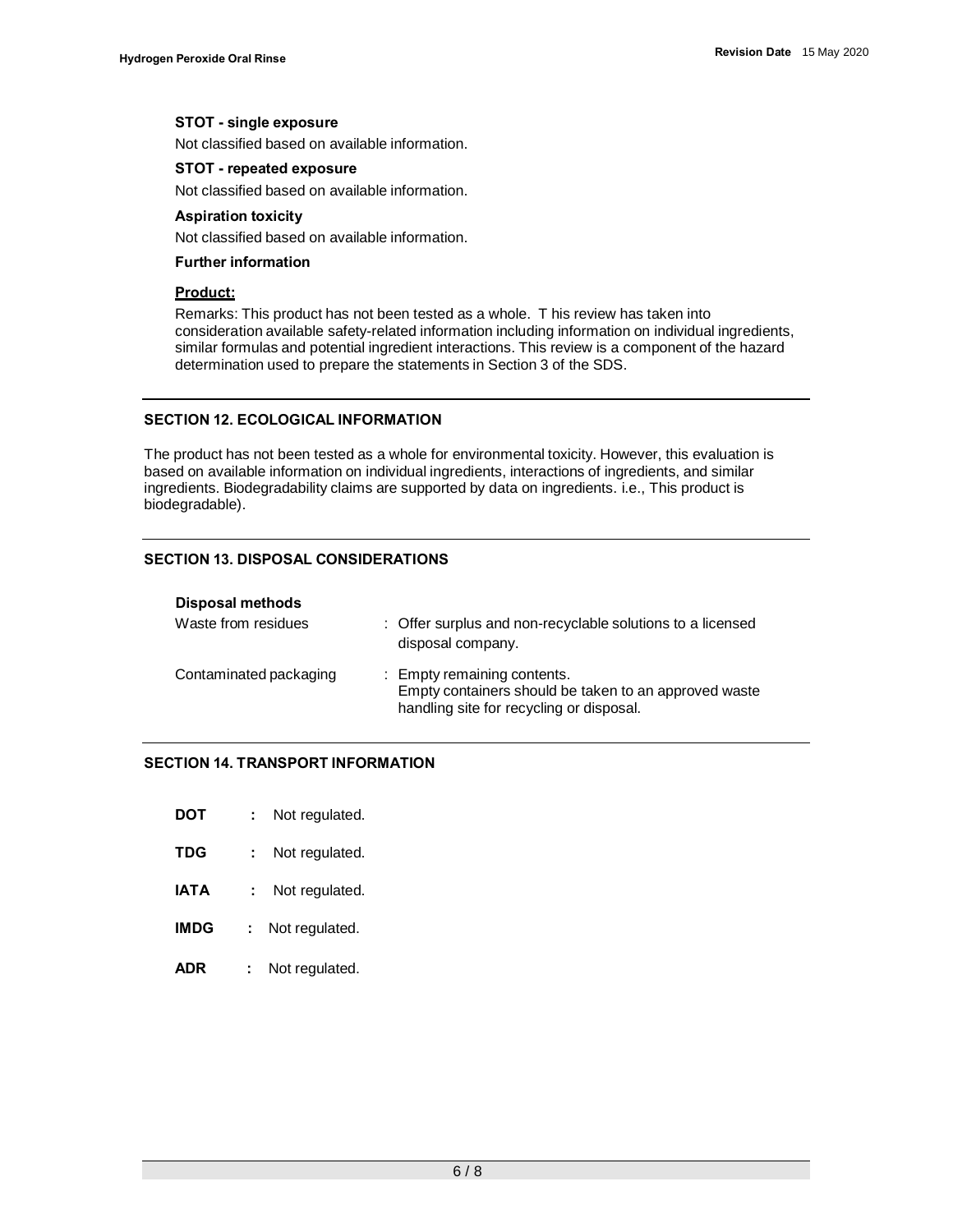# **SECTION 15. REGULATORY INFORMATION**

## **EPCRA - Emergency Planning and Community Right-to-Know Act**

## **CERCLA Reportable Quantity**

## **SARA 304 Extremely Hazardous Substances Reportable Quantity**

| Components               | CAS-No.   |       | Component RQ   Calculated product RQ |  |
|--------------------------|-----------|-------|--------------------------------------|--|
|                          |           | (lbs) | (lbs)                                |  |
| <b>HYDROGEN PEROXIDE</b> | 7722-84-1 | 1000  |                                      |  |

\*: Calculated RQ exceeds reasonably attainable upper limit.

| SARA 311/312 Hazards | : Acute Health Hazard                                                                                                                                                                     |  |
|----------------------|-------------------------------------------------------------------------------------------------------------------------------------------------------------------------------------------|--|
| <b>SARA 302</b>      | : The following components are subject to reporting levels<br>established by SARA Title III, Section 302:                                                                                 |  |
|                      | <b>HYDROGEN PEROXIDE</b><br>7722-84-1                                                                                                                                                     |  |
| <b>SARA 313</b>      | : This material does not contain any chemical components with<br>known CAS numbers that exceed the threshold (De Minimis)<br>reporting levels established by SARA Title III, Section 313. |  |

# **Clean Air Act**

This product does not contain any hazardous air pollutants (HAP), as defined by the U.S. Clean Air Act Section 12 (40 CFR 61). This product does not contain any chemicals listed under the U.S. Clean Air Act Section 112(r) for Accidental Release Prevention (40 CFR 68.130, Subpart F).

The following chemical(s) are listed under the U.S. Clean Air Act Section 111 SOCMI Intermediate or Final VOC's (40 CFR 60.489):

#### **US State Regulations**

|                            | <b>Massachusetts Right To Know</b> |           |      |           |  |
|----------------------------|------------------------------------|-----------|------|-----------|--|
|                            | <b>HYDROGEN PEROXIDE</b>           | 7722-84-1 | 1.5% | $1 - 5\%$ |  |
| Pennsylvania Right To Know |                                    |           |      |           |  |
|                            |                                    |           |      |           |  |